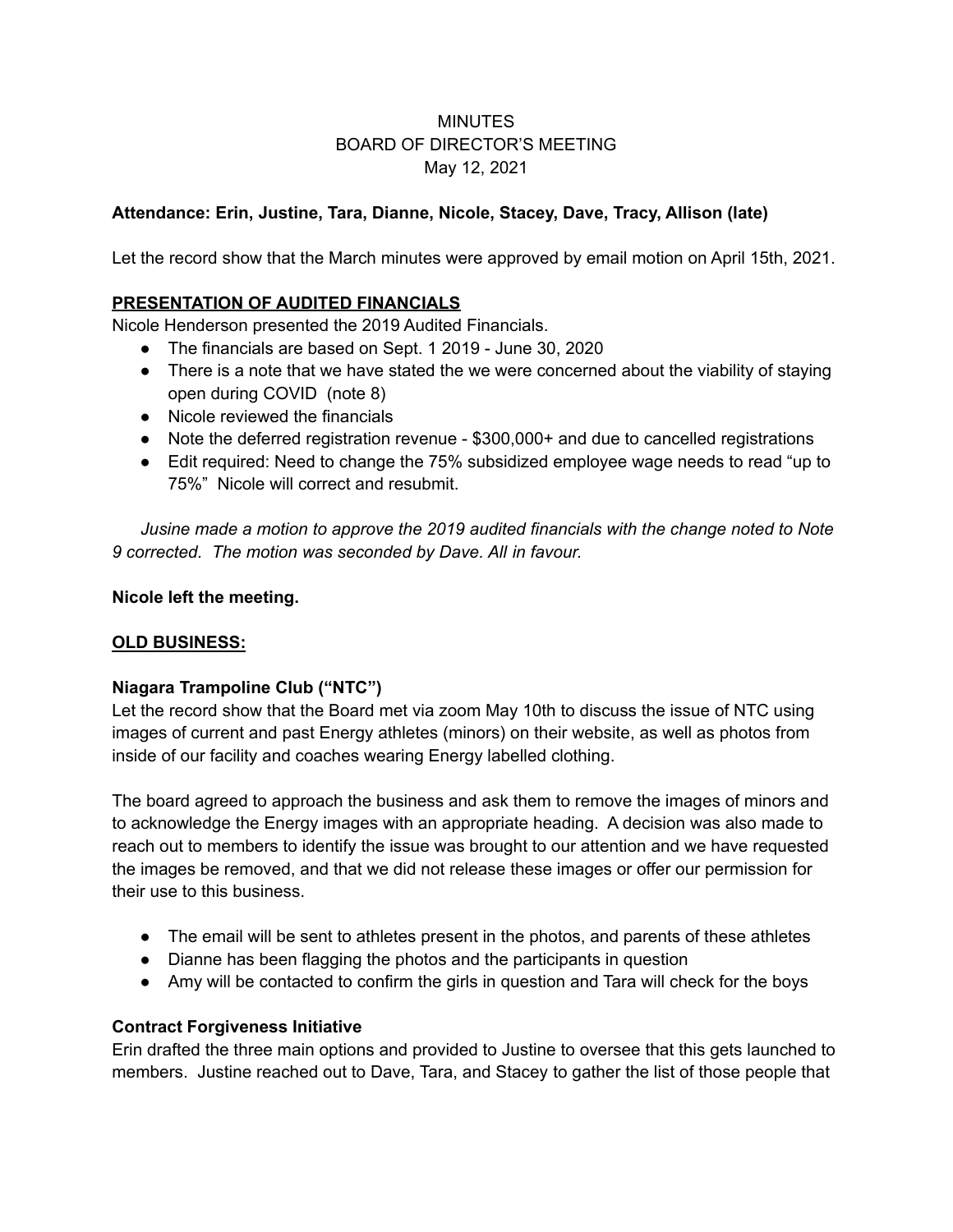were not done with their commitments so she can share the list with the coordinators of this initiative.

- Update: Justine still compiling the list
- Dave to send maintenance crew volunteers list
- No dollar amount set, just % based on their competitive fees
- Members have signed their contract that states the value they need to pay. We are asking for 50% of that value
- Tracey or Dianne R. are prepared to process these fees
- Stacey has prepared a doc about unfulfilled commitments

# **Customer/Leadership training**

A quote was received for this initiative and is attached to the minutes. As Brooke has resigned from her position as rec program manager and we do not have an ED the leadership team is light and the time may not be right for this training. This will be revisited when staffing is in place.

Dianne has identified a few free opportunities. The first, Emotional Leadership training, was offered to the team and Amy and Alexa will be taking that "lunch and learn" opportunity May 26th at noon.

• Chamber is offering continued education courses that we can look into and will continue to monitor.

# **AGM Report/Nomination**

The nomination email launched and response so far has been limited. The ½ way mark is the end of this week so a reminder should be sent.

Dianne K is still waiting on material for the Annual Report. This document takes a long time to put together so BOD members are asked to please send in their submissions ASAP.

- Need a reminder push
- May 30th is deadline for submissions
- BCC emails can be pasted into activity messenger in the system
- Erin shared the nomination process for the Board

# **REPORTS FROM BUSINESS LINES AND COMMITTEES:**

- Need to finish the annual report
- Dianne K. needs pictures to add to this report
- Need to compile a list of grants
- Also need a list of grants still in process
- Note how we adapted to COVID changes
- Note our responsibility of containing any possible COVID outbreak in the gym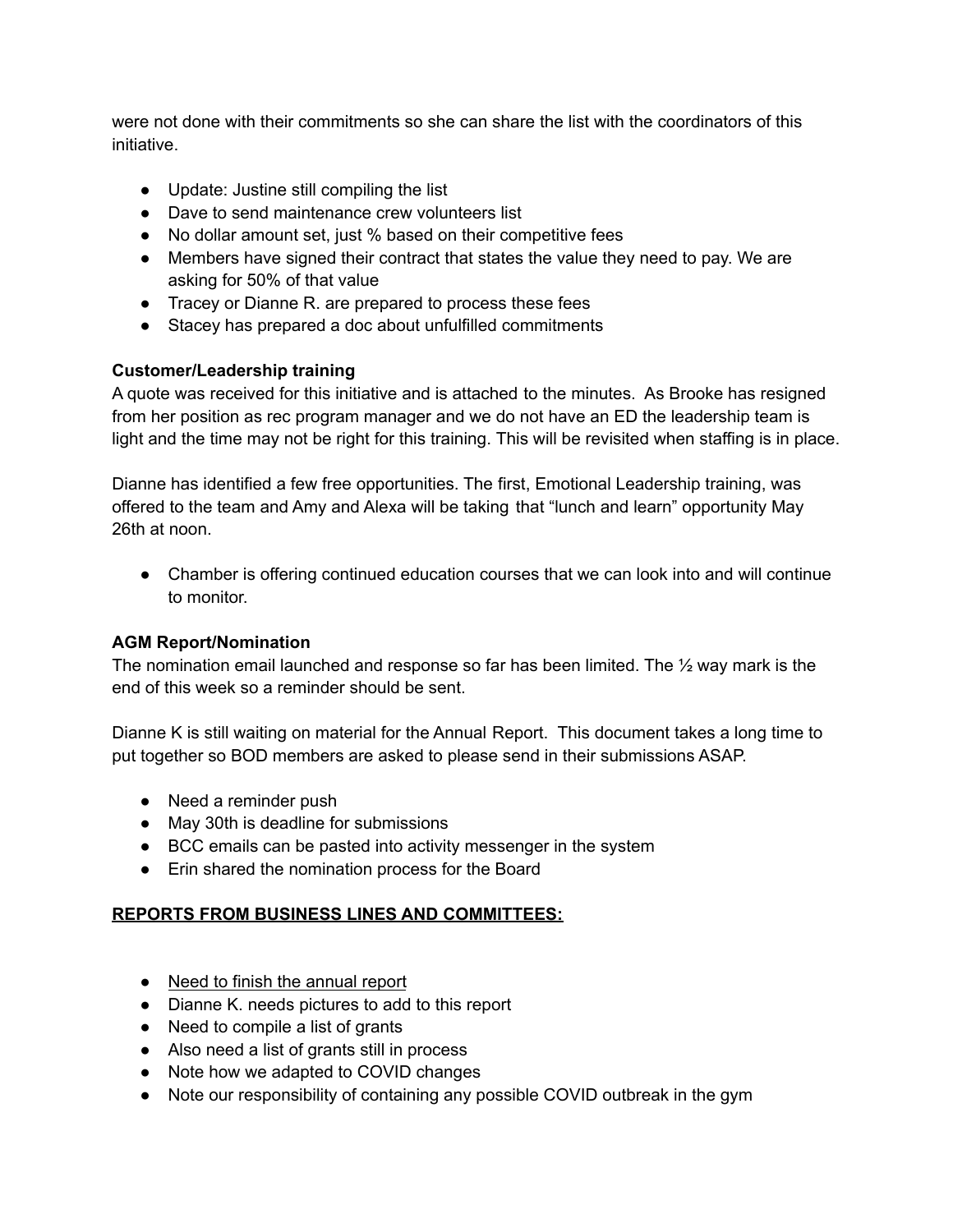- Note how everyone had to change the way we trained and met through Zoom
- Adapting policies and contracts
- Bylaws need to be updated. One about transparency.
- Vote on the section of the bylaw that we changed
- Possibly move up the Grant page to highlight it more
- Easy to read Financials
- One FAQ to add how much money did we make from the gym vs. grants received
- Registration highlights about during the pandemic vs. pre COVID registrations
- Program stats

# **Recreation Program Update**

The Board has received a proposal from Brooke outlining the areas she would like to focus on for Energy. Allison and Erin had an informal meeting with a potential candidate that was promising. She was interested in Energy but very tied to her home city and club. We will meet again in a week to see if there are any creative ways we can benefit from her experience through potential job share, mentoring, contract work etc. This individual would work very well with Brooke and there is a potential opportunity for perhaps some creativity in the role.

- Summer programs are set
- Rec programs are in place for September

# **MAG Program Updates**

- Kevin is trying to do some recruitment
- Kevin has someone's name, though this person needs additional levels. Can be written in the contract about reimbursement for these courses.
- Tara to send an update on the MAG promotion team

# **WAG Program Updates**

Alexa has decided that based on the fatigue of the athletes and the difficulty in forming proper training groups this is not the year for an annual contract. Summer training will be redefined with larger groups based on age and pre COVID levels with a focus on team building, stamina and getting back into the gym.

Alexa has decided after hearing a lot of feedback from her coaches that the team needs a zoom break. Next week will be a focus on fun and the team will be participating in a BINGO activity and competing for prizes valued at less than \$250.00. (3x gym suits, 5 \$10 gift cards and some leftover Energy swag) The MAG team is welcome to join in and Erin will discuss with Tara in a separate meeting.

- WAG gymnasts are wavering due to COVID restrictions
- Trying to make it fun is of utmost importance
- Alexa has decided to not implement the annual contract
- Summer training to move forward. She is presently planning this.
- Fun and excitement as a focal point. Get back in the gym and remember why gymnastics is awesome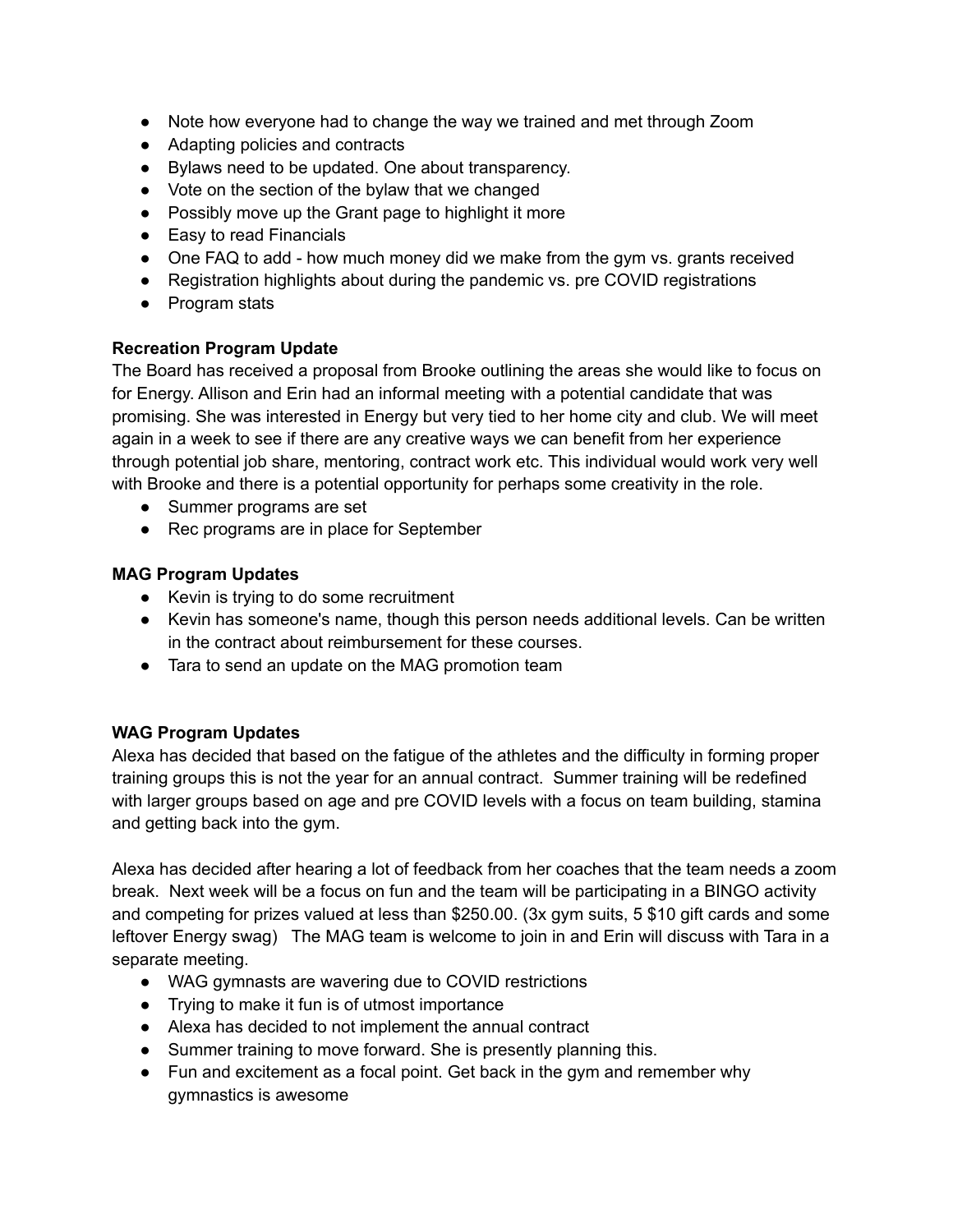#### **Grants**

Stacey has taken point on the Canada Summer Jobs grant and her name has been submitted to the program coordinator.

Our application for the Community Fund has been submitted with an ask of \$100,000.

- Need to watch dates. If extended past June 1st, they will need our financials from 2019/2020
- Need to access office help to focus on the dates
- Trillium grant will also be available soon
- Canada post grant will find out in August

# **Fundraising**

We are thrilled to report that our wine fundraiser raised \$4000 for Energy. Much thanks to all the last minute wine purchasers.

- Wine fundraiser was successful
- \$4000+ raised for wine fundraising

Next up is the bottle drive…

• Need a Sign Up Genius to have volunteers in the gym to receive drop offs.

#### **Maintenance**

The maintenance jobs that are outstanding that can be divided to existing members are: -instal the keyboard for reception - **done**

-paint the wall by the women's comp bathroom

-put up trophy shelves and clean the trophies (they need to be hosed down)

# **Treasurer Report**

- Submitted CERS
- Waged subsidy is being submitted
- Tracy working on March end
- Rent subsidy, CEWS, etc. ongoing

#### **NEW BUSINESS:**

(Submitted within 5 business days before the meeting date and approved by the Chair)

- Need to think about year end/change of board members and all items needed for tranistion
- Need to set a tone for new board members to ensure that the Board gets back on track to governance and outlines any operations that are needed with specifics

# **REVIEW OF ACTION ITEMS**